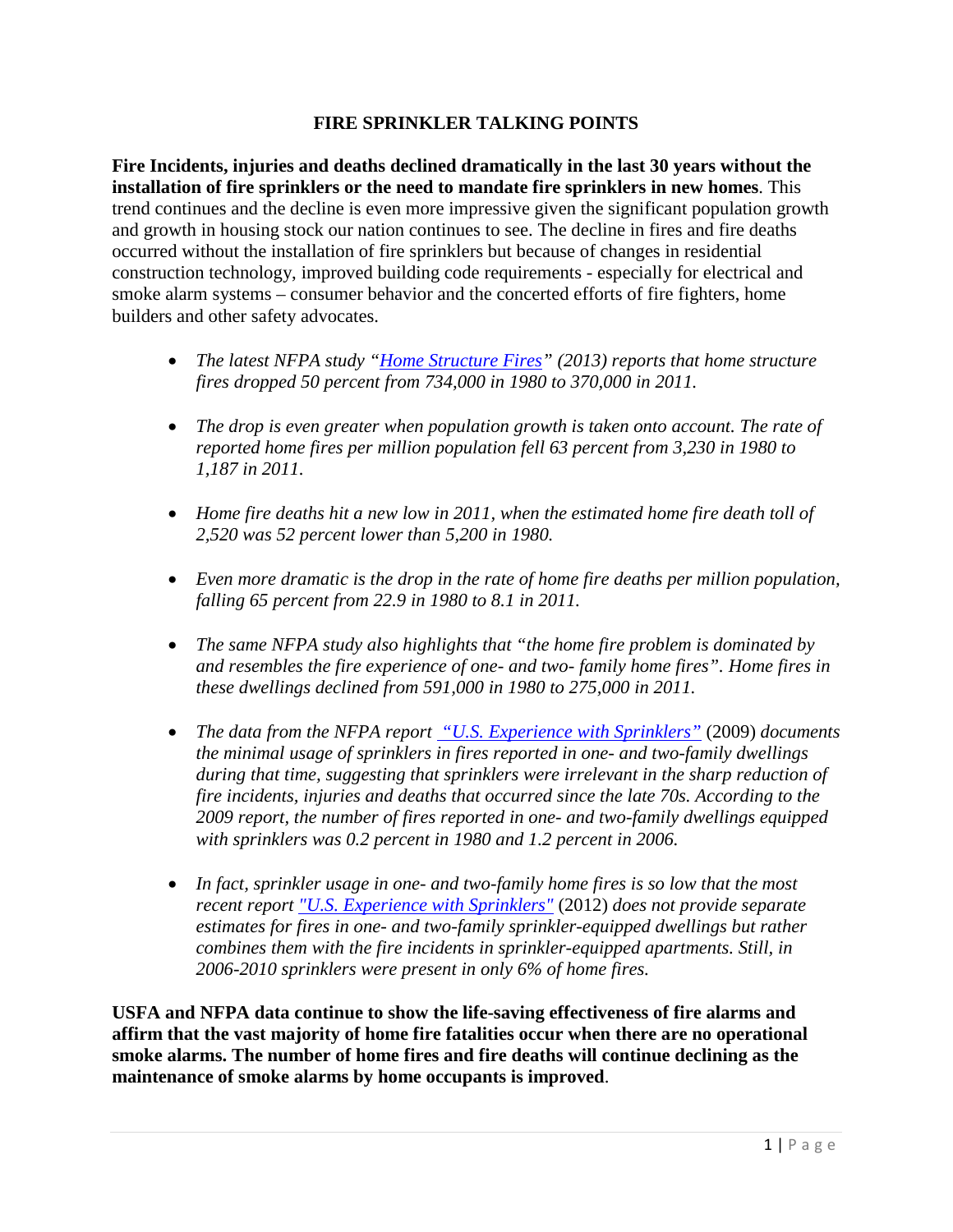- *The 2011 NFPA study ["Smoke Alarms in U.S. Home Fires"](http://www.nfpa.org/assets/files/PDF/OS.SmokeAlarms.pdf) documents how the home smoke alarm became the fire safety success story. From 1977 to 1984, the use of home smoke alarms skyrocketed. The share of homes with at least one smoke alarm increased from 22 percent in 1977 to 74 percent in 1984 and continued to rise to 95 percent in 2004. It has hit a plateau at 96% since then.*
- *In 2005-2009, almost two-thirds of home fire deaths resulted from fires in properties without working smoke alarms. The problem is not homes without sprinklers, the problem is homes without working smoke alarms.*
- *The 2008 NFPA Report "Home Smoke Alarms- [The Data as Context for Decision](http://link.springer.com/article/10.1007%2Fs10694-008-0045-9)" documents that when all reported fires are taken into account, the chance of surviving a reported home fire when smoke alarms are present and operating is 99.45%, compared 98.87% when no smoke alarms are present or when smoke alarms are present but not operational. The report also concludes that an additional 890 lives could be saved annually if every home had a working smoke alarm.*
- *The International Residential Code requires hard-wired, interconnected smoke alarms to be installed in all bedrooms, outside of them and on each additional story, including basements. When one alarm activates, all other alarms are activated as well. This effective early warning system is the most important way to protect occupants from fire.*
- *Smoke alarm technology is always changing and improving. Innovations in wireless technology and alternate signal noises that are easier for children and for seniors to hear will further improve the already overwhelming success of smoke alarm systems.*
- *When the firm Public Opinion Strategies asked 800 likely voters if fire sprinklers should be required in new homes, an overwhelming 89 percent said that smoke detectors already do an adequate job of protecting them in their homes*

## **The number of home fires and fire deaths will continue declining as more new housing stock is constructed since new homes are safer than ever before.**

- *Technological innovations introduced in the last 50 years make homes far safer. Even as today's homes get older, they continue to offer fire protection because of previous code provisions for fire separation, fire blocking and draft stopping, emergency escape and rescue openings, electrical circuit breakers, capacity and outlet spacing, reduced need for space heaters in energy efficient homes, and many other improvements.*
- *The fire safety features will protect the home and occupants for the life of the home, unlike older homes that were not constructed with these important design features. New homes do not become more hazardous as they age.*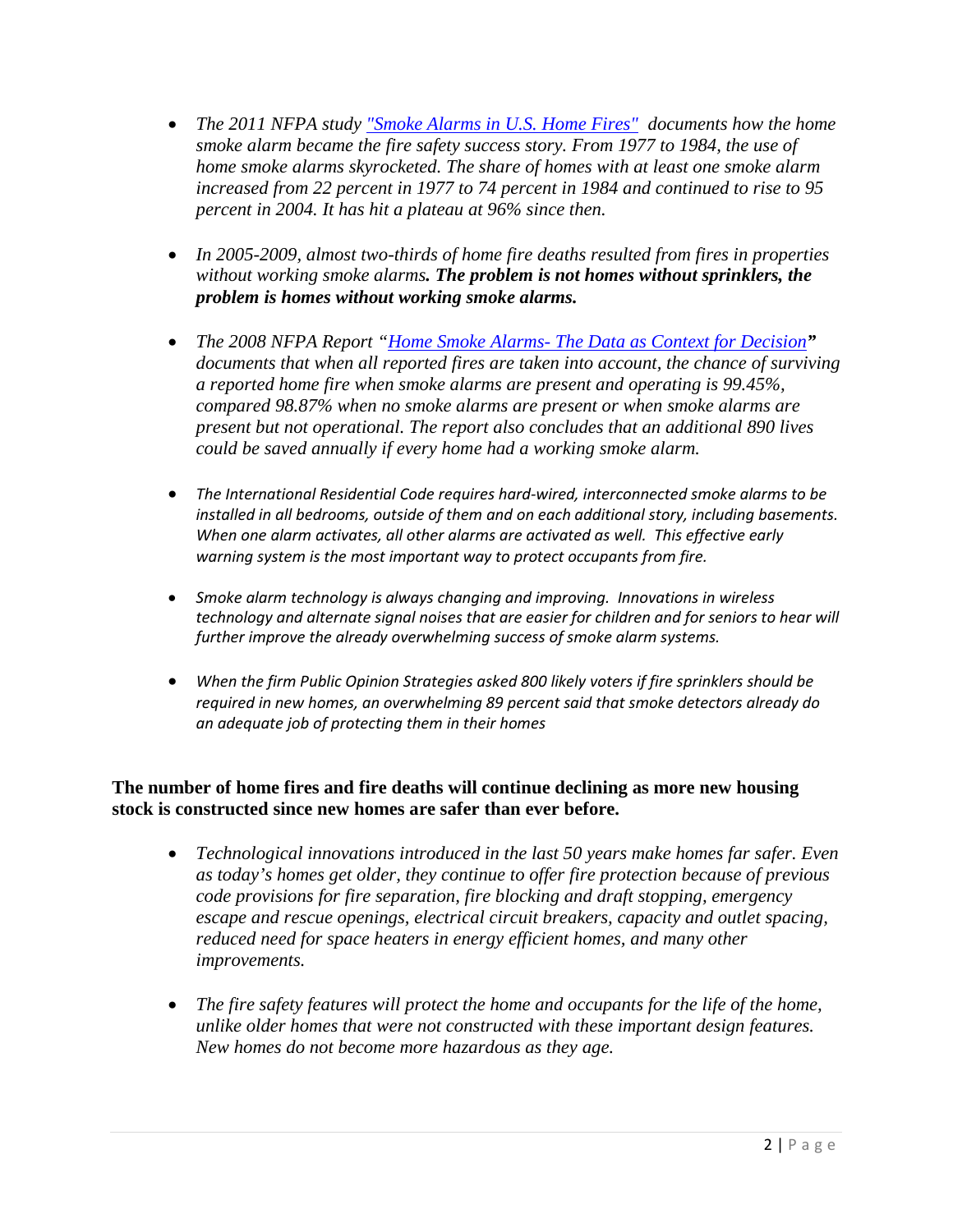• *Little data is collected on the age of homes experiencing a fire, although there is anecdotal evidence that age of the structure is an important factor. Existing fire data showing the continued decline in the rate of fire incidents and fatalities is consistent with the retirement of homes not built to today's stringent code requirements. This trend continues.*

**Fire sprinklers are expensive and not cost effective.** Any jurisdiction considering mandatory fire sprinklers needs to determine and thoroughly consider what the true total cost to home buyers will be in their community (including additional fees that may be charged to water purveyors, etc) and what the constituents will pay collectively, before making any decision to mandate sprinklers.

- *The latest National Fire Protection Research Foundation's study ["Home Fire](http://www.nfpa.org/assets/files/PDF/Research/FireSprinklerCostAssessment.pdf)  [Sprinkler Cost Assessment"](http://www.nfpa.org/assets/files/PDF/Research/FireSprinklerCostAssessment.pdf) (2008) designed to provide a national prospective and comprehensive overview of the home fire sprinklers costs found that the total sprinkler system costs to the homebuilder ranged from \$2,386 to \$16,061 with an average of over \$6,300. Costs vary significantly depending on the climate, a home's location, size, layout, number of stories, access to water, etc. In comparison, wholehouse interconnected smoke alarm systems are now being installed for around \$50 per alarm.*
- *NAHB used the Sprinkler Use [Decisioning \(SPUD\)](http://www.nist.gov/el/economics/sprinklerusedecisioningsoftware.cfm) tool designed by the National Institute of Standards and Technology (NIST) to compare the costs and benefits of a residential fire sprinkler system under different assumptions. The results show that sprinklers are unlikely to be economical. To generate benefits great enough to cover the sprinkler costs requires a "value of statistical life" assumption greater than those currently being used by the federal agencies or unusually inexpensive sprinkler systems with up-front costs under \$3,000[1](#page-2-0) .*
- *Often cited average sprinkler costs of \$1.61 per square foot are misleading. This average comes from the 2008 NFPA study and is based on homes with average sprinklered space of 4,118 sq ft. The NAHB analysis of the NFPA data shows that sprinkler costs per square foot are higher in smaller homes and tend to decline as homes get larger[2](#page-2-1) . In addition, sprinkler contractors do not typically quote prices on a per sq ft basis, and confusion may also arise because sprinklered square footage can be quite different from a home's living space, and ideas about what counts as living space and how to measure it vary.*
- *Potential savings in infrastructure costs for local jurisdictions are not clear. Adding fires sprinklers to new homes will not reduce fire departments' staffing or equipment needs because in most jurisdictions, staff and facilities are necessary for quick response to emergency medical services (EMS) calls and other non-fire*

<span id="page-2-0"></span><sup>&</sup>lt;sup>1</sup> See Paul Emrath, *["Using NIST's New Web Tool to Compare Sprinkler Costs and Benefits",](http://www.nahb.org/generic.aspx?sectionID=734&genericContentID=166135&channelID=311#Footnote1)* Housing Economics Online, September 2011.

<span id="page-2-1"></span><sup>2</sup> See Paul Emrath, *"Using NIST's New Web Tool [to Compare Sprinkler Costs and Benefits",](http://www.nahb.org/generic.aspx?sectionID=734&genericContentID=166135&channelID=311#Footnote1)* Housing Economics Online, September 2011.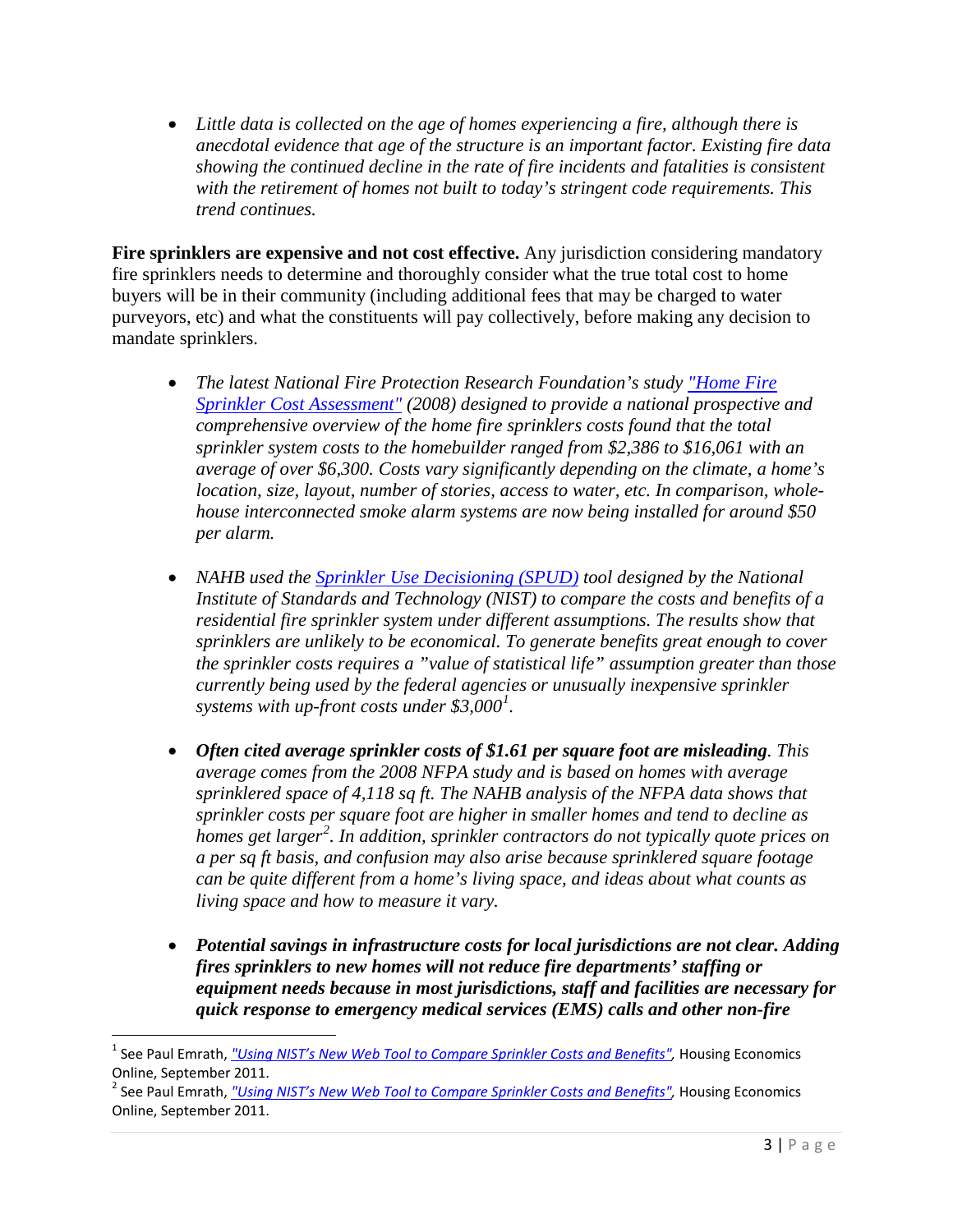*rescue. The 2013 NFPA report ["Trends and Patterns of U.S. Fire Losses in 2011"](http://www.nfpa.org/~/media/files/research/nfpa%20reports/overall%20fire%20statistics/ostrends.ashx) shows that fires accounted for only 5 percent of all fire department responses, and out of these, only 20 percent were fires in one- and two-family homes.*

• *Some development tradeoffs in the form of relaxed standards for new subdivisions, like allowing narrower streets, cul-de-sacs and fewer fire hydrants, could reduce costs for buyers of new homes with sprinklers but are difficult to negotiate for. However, allowing reductions in passive fire safety provisions if sprinklers are mandated is further evidence that fire safety provisions in building codes and planning are already adequate.*

**Fire Sprinklers have a dramatic negative effect on housing affordability.** Mandatory fire sprinklers will make new homes prohibitively expensive and disqualify thousands of home buyers from buying new homes that are generally safer than old existing homes, even without sprinklers.

- *The total sprinkler system costs incurred by the homebuilders are ultimately passed on to the new home buyers in the form of a higher home price. The final price of the home to the buyers will increase by additional 16 percent because other costs such as commissions and financing charges will automatically rise as well[3](#page-3-0) . This suggests that the home buyers will have to pay from \$2,768 to \$18,631, with an average of \$7,308, more for a new home with sprinklers, automatically disqualifying thousands of home buyers from buying a new home[4](#page-3-1) .*
- *Studies have shown those at greatest risk of residential fire injury or death include residents who live in substandard housing, where preventive maintenance is less likely. Poorer, less educated Americans are more likely to live in substandard housing than wealthier, educated Americans who are in a position to buy a new home. Residential fire sprinklers mandated in wealthier communities are least likely to protect those who could benefit by them the most.*

## **Significant technical problems still exist.**

- *The NFPA report ["U.S. Experience with Sprinklers"](http://www.iafc.org/files/flss_NFPASprinklerReport_1-2009.pdf)* (2009) *lists situations when the sprinkler system will not be able to prevent the loss of life:*
	- *1. When the victim is too close to the source of ignition.*
	- *2. When the system is damaged by the fire or an accompanying explosion.*
	- *3. When the fire originates in concealed combustible locations.*
	- *4. When foreign objects shield the fire from the effective coverage area of the sprinkler.*

<span id="page-3-0"></span><sup>&</sup>lt;sup>3</sup> See the notes to Table 3 and the Appendix in <u>["How Government Regulation Affects the Price of a New](http://www.nahb.org/generic.aspx?sectionID=734&genericContentID=161065&channelID=311) Home" Housing Economics Online, July 2011</u>

<span id="page-3-1"></span>*Home MAHB Priced Out Model shows that that nationally just a \$1,000 increase in the home price leads to pricing 1 out about 232,447 households out of the market for a median-priced new home.*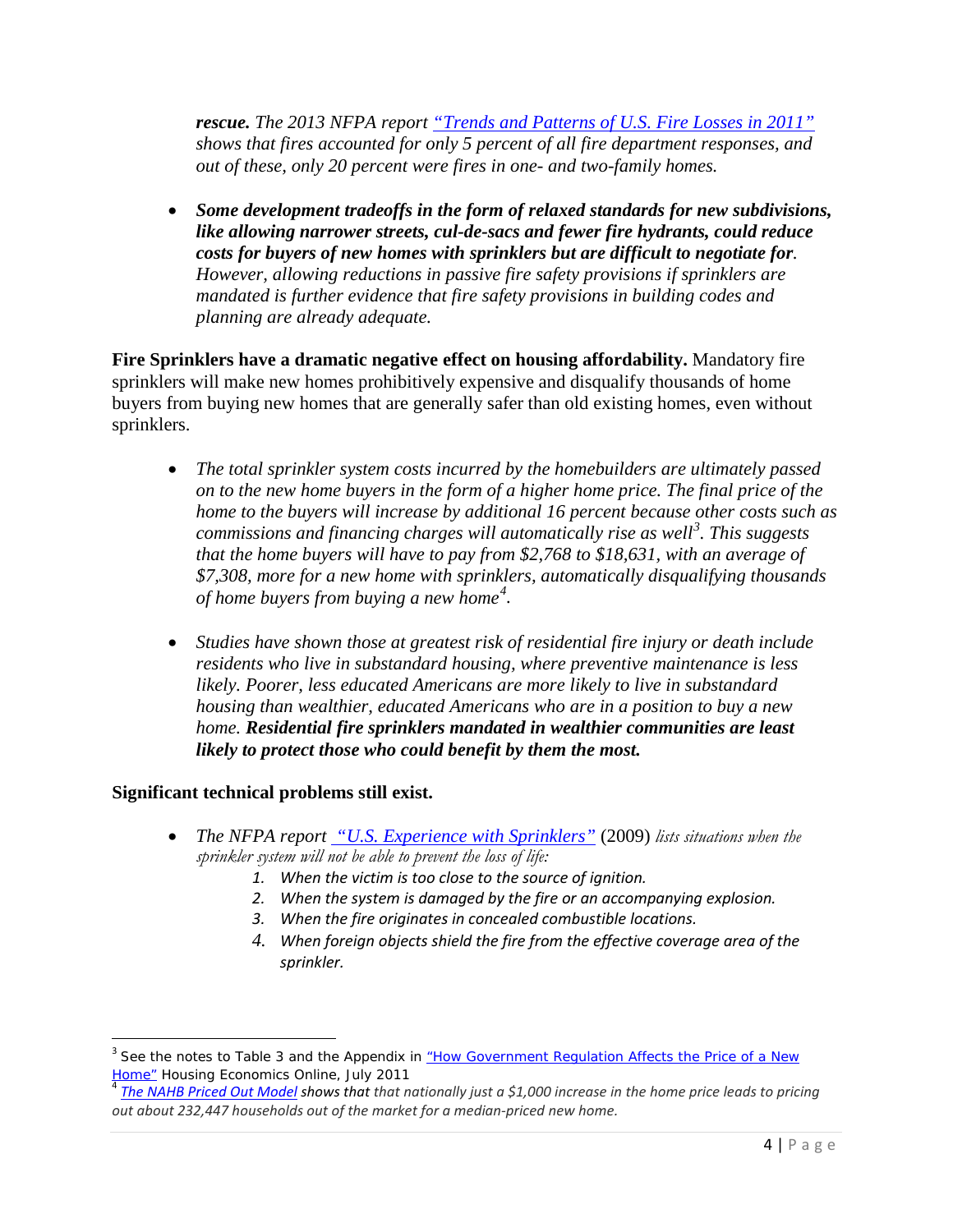- *Unlike smoke alarms, there is no way to test sprinklers other than applying heat. Occupants must press the test button or use products that simulate smoke to verify that the smoke alarm is properly functioning and ready to alert occupants. Sprinkler manufacturers must rely on test sampling to see if the sprinkler will react to the presence of heat and activate. Defects with the sprinkler will not be known until the sprinkler fails to activate in a fire and reports are issued later for the recall of the defective sprinkler.*
- *The fire sprinkler valves must be checked periodically to verify the system is activated. Sprinkler heads must be checked to make sure they are clear of obstacles. Homeowners must be careful not to block them or paint over them. Also, if a backflow prevention device is installed as can be required, an expensive annual inspection may be mandated by the local water purveyor.*
- *Standards also specify that sprinkler pipes in the antifreeze-type systems installed in colder climates should be emptied and then refilled with an antifreeze solution every winter, and that monthly inspections and tests of all the water flow devices, pumps, air pressure and water level be performed.*
- *Having sprinklers provides no guarantee that fire hoses will not be used, flooding even more water into the house. Sprinklers will discharge water until the fire department has been notified, arrives on the scene, evaluates and determines the structure is safe, and then locates and turns off the water supply. Claims that less damage will be caused by a sprinkler than a fire hose are unsubstantiated.*
- *Additional home flooding risks come from the vulnerability of the pressurized sprinkler heads.*
- *They can activate if they are dislodged or disturbed, when there's horseplay or other types of negligence. Local requirements for water storage tanks and additional plumbing in the home open up the specter of frozen, pressurized pipes in some parts of the country. Adequately protecting against these problems adds further to the cost of sprinkler systems.*
- *The reliability of residential fire sprinklers is also questionable. There is no study that shows how long sprinkler systems will last. After smaller recalls by other companies in 1998 and 1999, a major fire sprinkler manufacturer recalled 35 million fire sprinkler heads in 2001. By now, any requirements that the manufacturer notify owners of homes where these defective heads have been installed have expired.*
- *Accidental discharge of sprinkler systems is another major concern. While accidental discharge due to a manufactured defect is rare, there have been several reported incidents where sprinklers have discharged when fire was not present or the cause of the discharge. Typically the sprinkler activated due to overheating, freezing, mechanical damage, corrosion, and deliberate sabotage.*